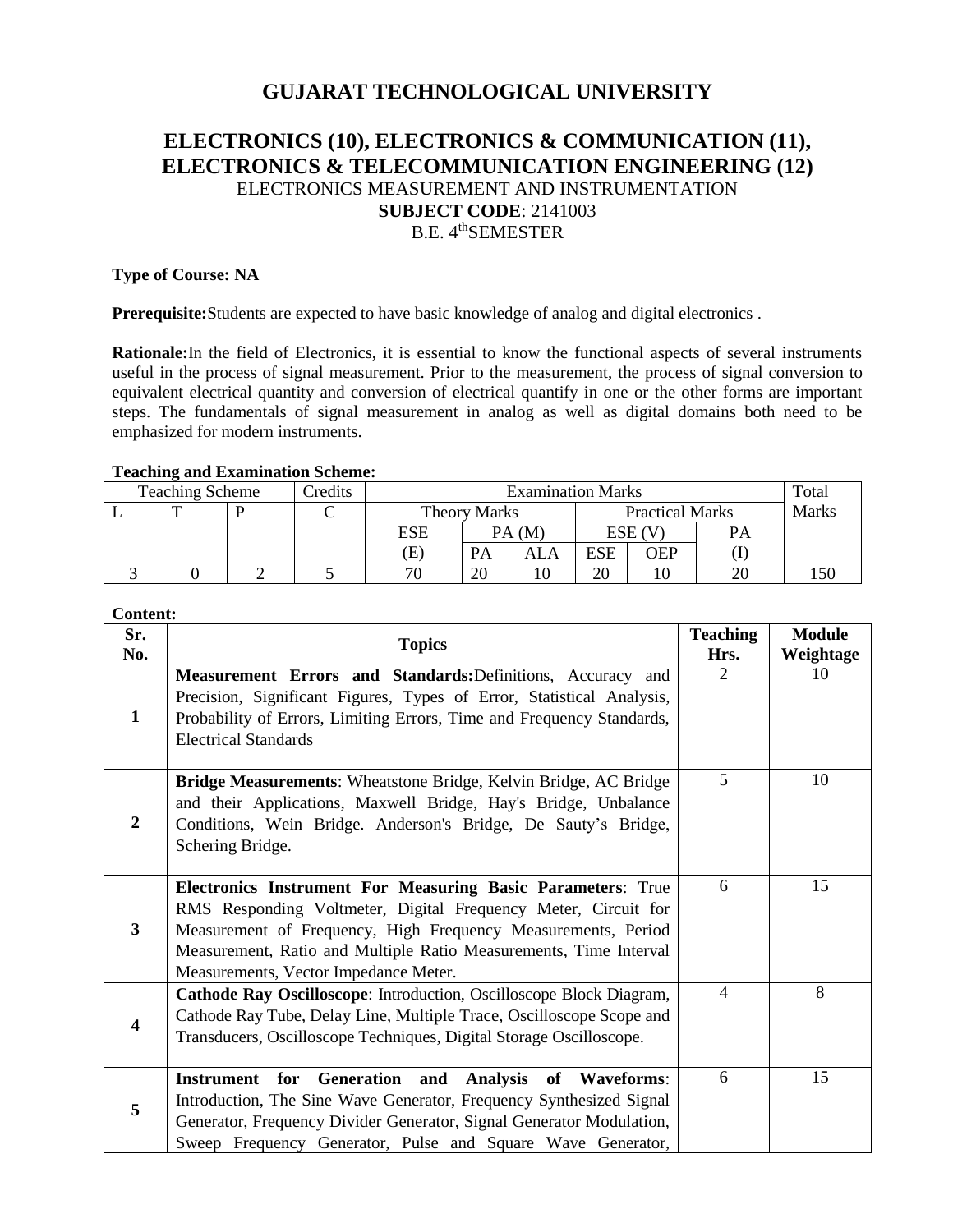|                | Function Generator, Wave Analyzers, Harmonic Distortion Analyzer,<br>Spectrum Analyzer.                                                                                                                                                                                                                                                                                           |   |    |
|----------------|-----------------------------------------------------------------------------------------------------------------------------------------------------------------------------------------------------------------------------------------------------------------------------------------------------------------------------------------------------------------------------------|---|----|
| 6              | <b>Transducers:</b> Electrical Transducers Selection and Considerations,<br>Resistive, Strain Gauges, Temperature Transducers: Platinum<br>Resistance Type, Thermistor, Thermocouples, Inductive, LVDT,<br>Capacitive, Load Cell, Piezoelectric, Photoelectric Transducers.                                                                                                       | 4 | 7  |
| $\overline{7}$ | <b>Signal Converters:</b> I To P / P To I Converter, Temperature to Voltage<br>Converter, Conversion To Frequency, Period, or Time Duration,<br>Measurement of Phase Difference Using X-OR and SR Flip-Flop<br>Method, Measurement of Active And Reactive Power of Supply Line,<br>Amplifiers, Variable Oscillators, Direct<br>Locking<br>Sensor-<br>Microcontroller Interfacing. | 5 | 10 |
| 8              | <b>Isolation Techniques:</b> Transformer Isolation, Optical Isolation, Digital<br>Techniques For Optical Isolation, Hall-Effect Principle And<br>Measurement Of Displacement, Current And Power Using Hall Sensors,<br>Amplifications Of Low Level Signals, Guarding, Shielding.                                                                                                  | 5 | 10 |
| 9              | Data Acquisition And Conversion: Analog Signal Processing, Sample<br>And Hold Operation, S/H Circuits Using Op-Amps, Introduction To<br>Data Acquisition System, Various DAS Configurations, Single Channel<br>DAS, Multi-Channel DAS, IC Based DAS, Data Acquisition, Data<br>Acquisition in PLC.                                                                                | 5 | 15 |

### **Suggested Specification table with Marks (Theory):**

| <b>Distribution of Theory Marks</b> |       |         |         |             |  |  |
|-------------------------------------|-------|---------|---------|-------------|--|--|
| l Level                             | Level | Level ، | N Level | Level<br>E. |  |  |
| . .                                 |       | 10      |         |             |  |  |

**Legends: R: Remembrance; U: Understanding; A: Application, N: Analyze and E: Evaluate and above Levels (Revised Bloom's Taxonomy)**

Note: This specification table shall be treated as a general guideline for students and teachers. The actual distribution of marks in the question paper may vary slightly from above table.

#### **Reference Books:**

- 1. Helfrick Albert D. and Cooper W. D., "Modern Electronic Instrumentation and MeasurementTechniques", Prentice Hall India, 1st Ed., 1990
- 2. Shawhney A. K. "A Course In Electrical And Electronics Measurements And Instrumentation",Dhanpat Rai & Sons, 11th Ed., 1999
- 3. Kalsi H. S. "Electronic Instrumentation", Tata McGraw-Hill Education, 2nd Ed., 2004 .
- 4. Bell David A. "Electronic Instrumentation and Measurements", PHI / Pearson Education, 2006.
- 5. Rangan C. S., Sarma G. R. and Mani V. S. V., "Instrumentation Devices And Systems", Tata McGraw-Hill, 2nd Ed., 2004.
- 6. A. J. Bouvens, "Digital Instrumentation", McGraw-Hill, 1st Ed., 1997.

### **Course Outcomes:**

After successful completion of the course students should be able to:

1. Define measurement parameters and methods, standards, characteristics, errors.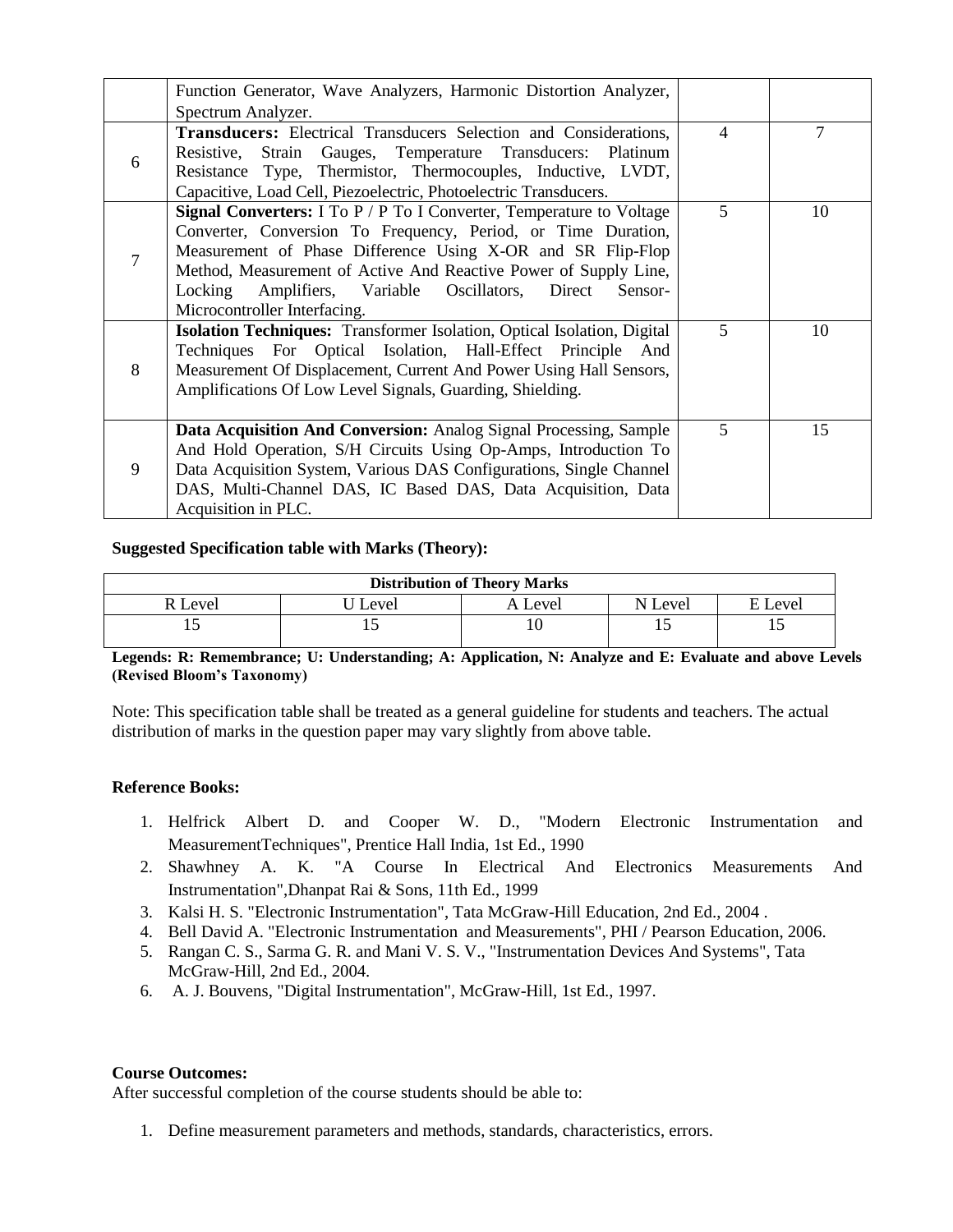- 2. Graduates will be able to study the working of different ac and dc bridges, Transformers.
- 3. Gain knowledge on different voltmeters, multimeter, wave analyzers
- 4. Gain knowledge on different digital meters.
- 5. Gain knowledge on general purpose oscilloscopes and recorders.
- 6. Gain knowledge on data acquisition and conversion.
- 7. Gain Knowledge on Utilization & interpretation of various Transducers along with practical implementation.
- 8. Utilization,operation and maintanance of various instruments for generation and analysis of waveforms as well as for electronic testing and measurement.
- 9. To understand basics of data acquisition process and utilize for measurement.
- 10. To understand signal convertors for the signal measurement.
- 11. Use various measuring electronics instruments and measurement methods in electronic systems.

#### **List of Experiments:**

- 1. To find the value of unknown resistor using Wheatstone bridge.
- 2. To find the value of unknown capacitance and inductance using Maxwell's bridge.
- 3. To find the value of unknown capacitance using Wein's series and parallel bridge.
- 4. To extend the range of given voltmeter and ammeter.
- 5. Measurement of frequency using Lissajous method.
- 6. To study and verify characteristic of variable resistor transducer (strain gauge).
- 7. To study and verify characteristic of LVDT
- 8. To study and verify characteristic of Thermocouple/RTD.
- 9. To study the front panel controls of storage CRO.
- 10. To analyze analog and digital multi meter for various measurements.
- 11. To verify the performance characteristics of compensated attenuator.
- 12. To demonstrate the functionality of function generator and its use as a test and
- 1. measurement equipment.
- 13. Measurement of LCRQ meter.
- 14. To demonstrate the functionality of IC tester and test various ICs.
- 15. Fourier series analysis of a square wave using spectrum analyzer.
- 16. To study and simulate any two measurement system using LAB VIEW.
- 17. To generate various signals using arbitrary waveform generator.
- 18. To demonstrate the functionality of distortion meter.
- 19. Disection of Horinzontal deflection system of CRO and to measure /observe voltage/Current waveforms at each important test points.
- **20.** Disection of Vertical deflection system of CRO and to measure /observe voltage/Current waveforms at each important test points.

#### **Design based Problems (DP)/Open Ended Problem:**

- 1. To design various bridges for finding the unknown quantities.(May use tools also like Labview/Pspice/MultiSim etc. for practical design and testing)
- 2. To design various transducer circuits systems for measuring different non-electrical quantities.
- 3. To test the probe using CRO.
- 4. To test various active and passive components using CRO.
- 5. To obtain Lissajous pattern and eye diagram using CRO.
- 6. To measure high voltage using CRO.
- 7. To design a sine wave, square wave and pulse generator as per given specification. .(May use tools also like Labview/Pspice/MultiSim etc. for practical design and testing)
- 8. To design a required waveform using arbitrary waveform generator and measure various parameters using DSO.